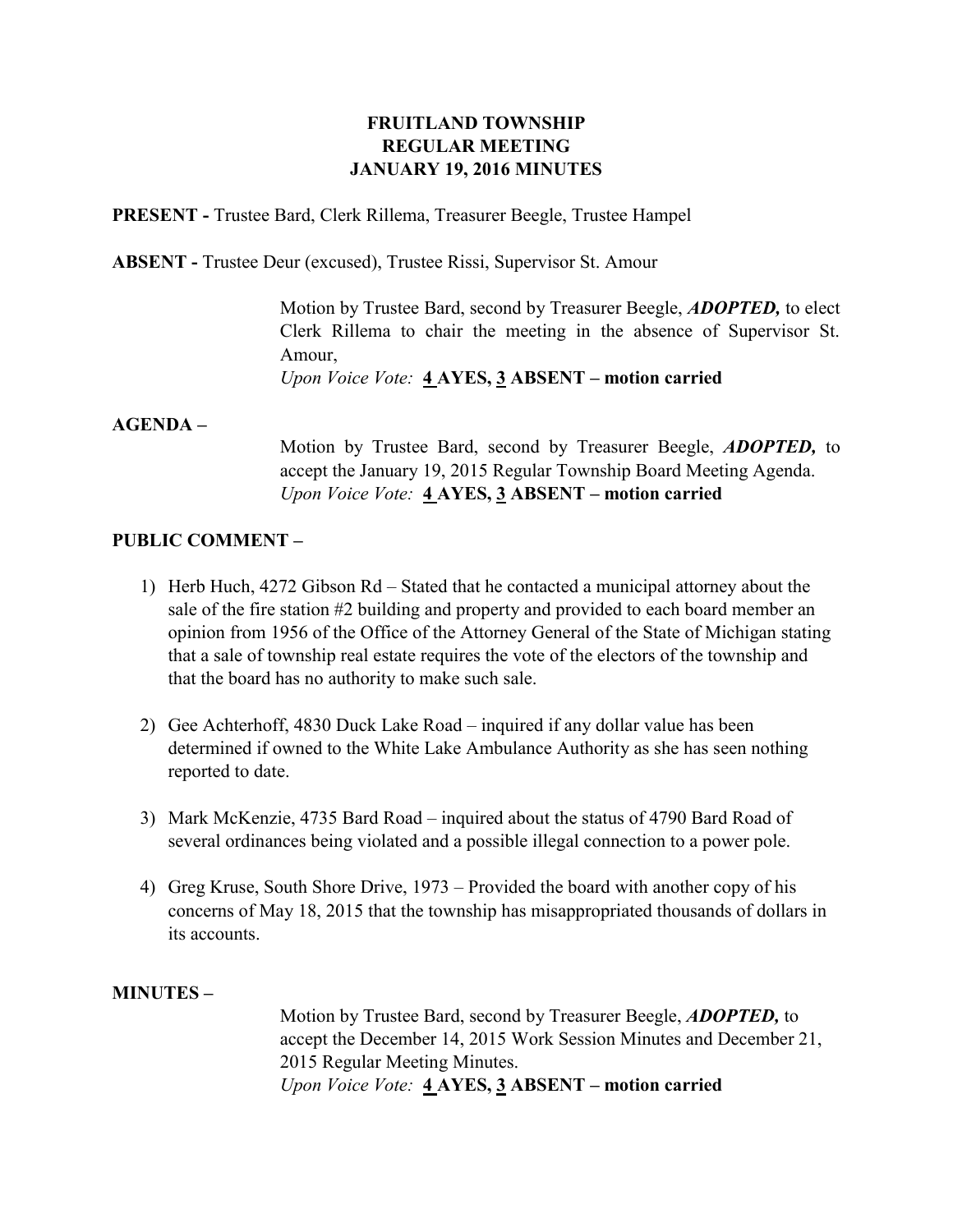# **RECEIPTS & DISBURSEMENTS –**

Motion by Treasurer Beegle, second by Trustee Hampel, *ADOPTED,* to accept the Receipts of 144,725.23 and Bank Balance and Certificate of Deposits of \$1,220,786.41 for the period of December 1, 2015 through December 31, 2015 as reported by Melissa Beegle, Fruitland Township Treasurer and approve General Fund 101 Disbursements in the amount of \$70,174.84 for the period of December 1, 2015 through December 31, 2015 as reported by Karolyn Rillema, Fruitland Township Clerk. *Upon Voice Vote:* **4 AYES, 3 ABSENT – motion carried**

**ANNOUNCEMENTS/COMMUNICATIONS –** Clerk Rillema stated that the December 2015 Stats of the PINS program were available and will be placed on file. She also stated that the Sable Points Lighthouse Keepers along with the Mason County Historical Society and White Pine Village are presenting the Winters Writers Series beginning January 21<sup>st</sup>. Additional information is available at [www.splka.org.](http://www.splka.org/)

# **COMMITTEE/BOARD UPDATES –**

 White Lake Fire Authority – Treasurer Beegle stated that they met on January 13. She gave Clerk Rillema the 2015 Annual Report to place on file. The WLFA board approved the expense of getting a survey completed of Fire Station #2. Election of Officers were held and Supervisor St. Amour was elected Chair and Treasurer Beegle was elected Vice Chair. The new medical response vehicle for station #2 has arrived.

### **OLD BUSINESS –**

1) Zellar Road Project (Proposed Special Assessment –

Motion by Trustee Bard, second by Trustee Hampel, *TABLED,*  Resolution 2016-01, Zellar Road Improvements 2016 Special Assessment District until the February work session for more participation of the entire board.

*Upon Voice Vote:* **4 AYES, 3 ABSENT – motion carried**

### **NEW BUSINESS –**

- 1) 2016-17 Budget Discussion Clerk Rillema inquired with the present board members of their pleasure to discuss or postpone discussion of the proposed 2016-17 Budget because of the three other board member's absence. The board agreed to postpone discussion for more participation of the entire board.
- 2)  $3<sup>rd</sup>$  Quarter 2015-16 Budget Amendments –